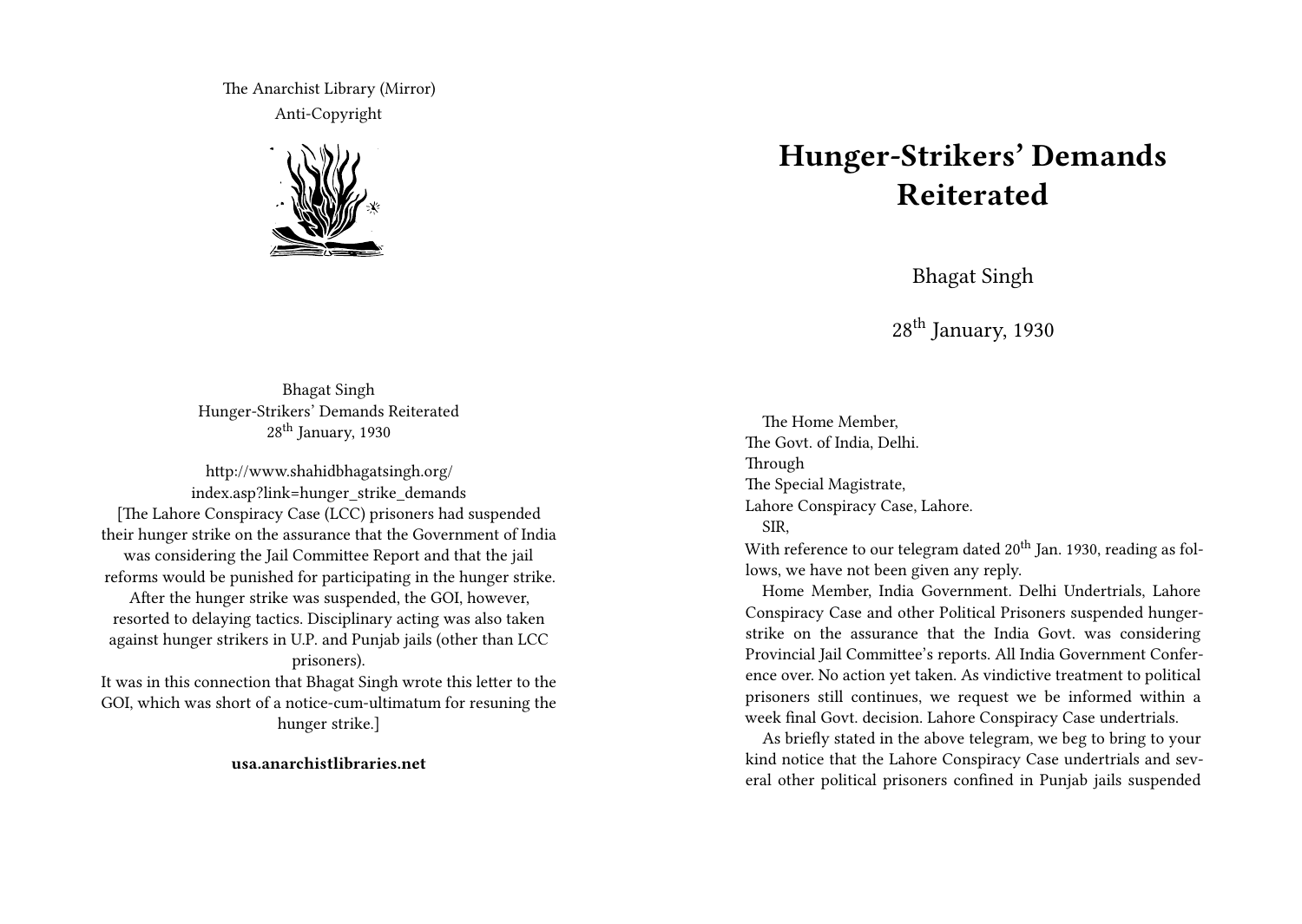hunger strike on the assurance given by the members of the Punjab Jail Enquiry Committee that the question of the treatment of political prisoners was going to be finally settled to our satisfaction within a very short period. Further, after the death of our great martyr Jatindra Nath Das, the matter was taken up in the Legislative Assembly and the same assurance was given publicly by Sir James Crerar. It was then pronounced that there has been a change of heart and the question of the treatment of political prisoners was receiving the utmost sympathy of the government. Such political prisoners who were still on hunger strike in jails of the different parts of the country then suspended their hunger strike on the request being made to this effect in an AICC resolution passed in view of the said assurance and the critical condition of some of the prisoners.

Since then all the local governments have submitted their reports. A meeting of Inspectors- General of Prisons of different provinces has been held at Lucknow and the deliberations of the All-India Govt. Conference have been concluded at Delhi. The All-India Conference was held in the month of Dec. last. Over not carried into effect any final recommendations. By such dilatory attitude of the government we no less than the general public have begun to fear that perhaps the question has been shelved. Our apprehensions have been strengthened by the vindictive treatment meted out to hunger strikers and other political prisoners during the last four months. It is very difficult for us to know the details of the hardships to which the political prisoners are being subjected. Still the little information that has trickled out of the four walls of the jails in sufficient to furnish us with glaring instances. We give below a few such instances which we cannot but feel, are not in conformity with the govt. assurance.

1. Sj. B.K. Banerji, undergoing 5 years imprisonment in connection with Dakshineshwar Bomb Case in Lahore Central Jail, joined the hunger strike last year. Now as a punishment for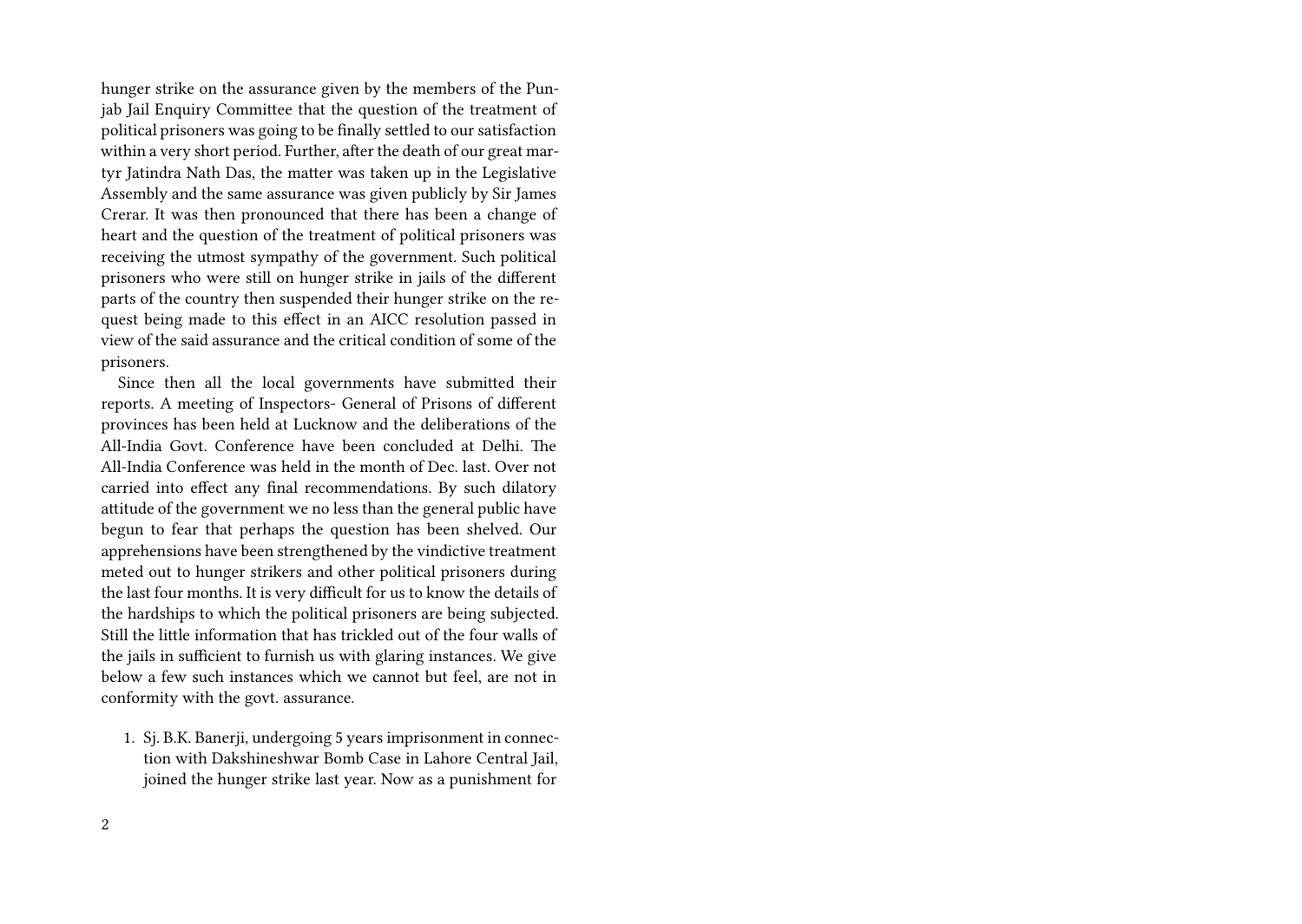the same, for each day of his period of hunger strike, two days of the remission so far earned by him have been forfeited. Under usual circumstances his release was due in Dec. last, but it will be delayed by full four months. In the same Jail similar punishment has been awarded to Baba Sohan Singh, an old man of about seventy, now undergoing his sentence of life transportation in connection with the (first) Lahore Conspiracy Case. Besides, among others, Sardar Gopal Singh confined in Mianwali Jail, Master Mota Singh confined in Rawalpindi Jail have also been awarded vindictive punishments for joining the general hunger strike. In most of these cases the periods of imprisonment have been enhanced while some of them have been removed from the Special class.

2. For the same offence, i.e. joining the general hunger strike, Messrs. Sachindra Nath Sanyal, Ram Kishan Khattri and Suresh Chandra Bhattacharya, confied in Agra Central Jail, Raj Kumar Sinha, Sachindra Nath Bukshi, Manmath Nath Gupta and several other Kakori case prisoners have been severely punished. It is reliably learnt that Mr. Sanyal was given bar-fetters and solitary cell-confinement and as a consequence there has been a break-down in his health. His weight has gone down by eighteen pounds. Mr. Bhattacharya is reported to be suffering from tuberculosis. The three Bareilly Jail prisoners also have been punished. It is learnt that all their privileges have been withdrawn. Even their usual rights of interviewing with relations and communication with them were forfeited. They have all been considerably reduced in their weights. Two press statements have been issued in this connection in Sep. 1929 and Jan. 1930 by Pandit Jawaharlal Nehru.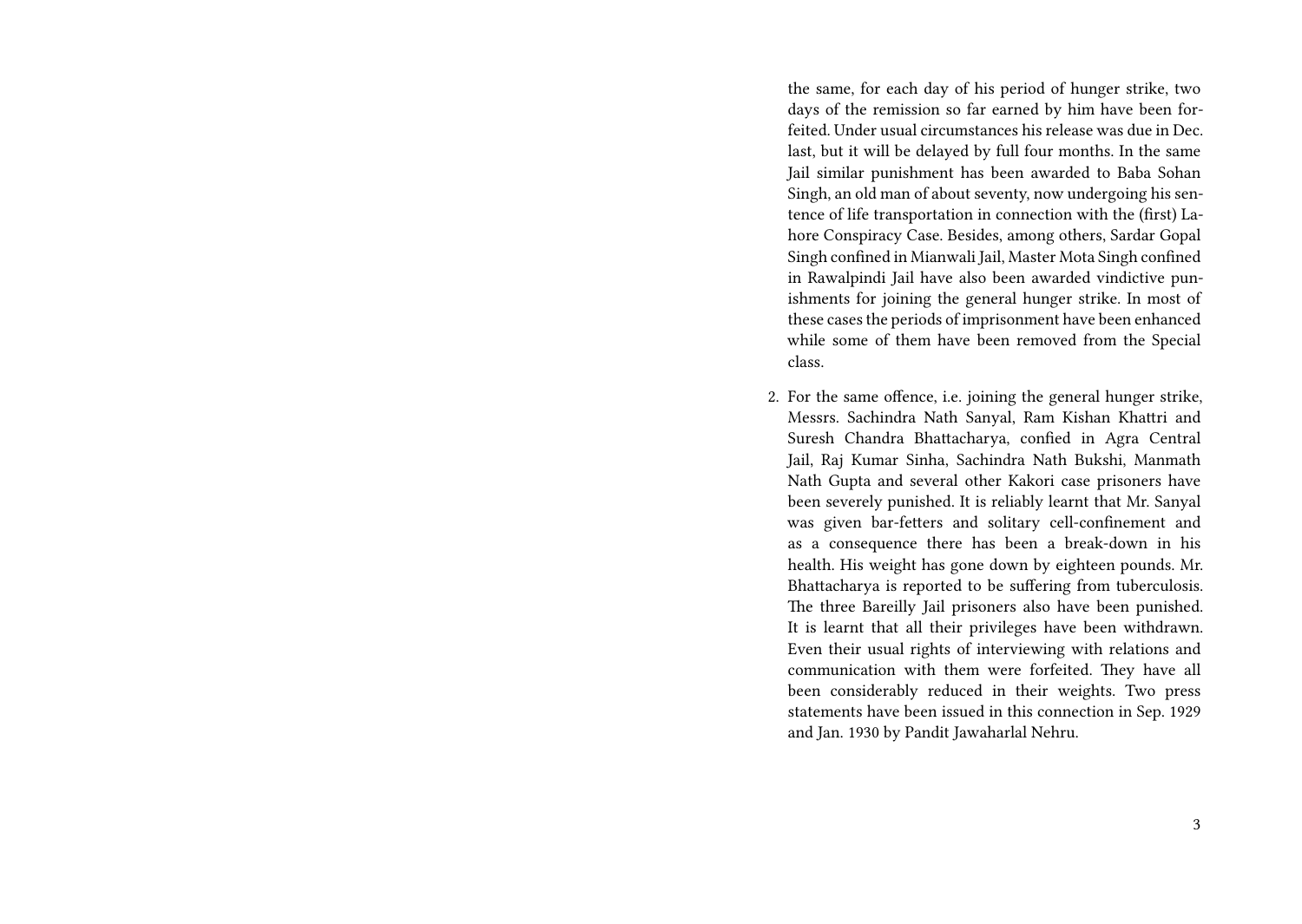- 3. After the passing of the AICC resolution regarding hunger strike, the copies of the same, which were sent to different political prisoners, were withheld by the jail authorities. Further, the govt. refused a Congress deputation to meet the prisoners in this respect.
- 4. The Lahore Conspiracy Case undertrials were assaulted brutally on 23<sup>rd</sup> and 24<sup>th</sup> Oct., 1929, by orders of high police officials. Full details have appeared in the press. The copy of the statement of the one of us recorded by the Special Magistrate, Pt. Shri Krishan, has been duly forwarded to you in a communication dated  $16<sup>th</sup>$  Dec., 1929 Neither the Punjab Government nor the Govt. of India felt it necessary to reply or even acknowledge receipt of our communication praying for an enquiry. While, on the other hand, local government has felt the imperative necessity of prosecuting us in connection with the very same incident for offering "voilent" resistance".
- 5. In the last week of Dec. 1929, Sj. Kiran Chandra Das and eight others confined in the Lahore Borstal Jail, when being taken to and produced in the Magistrate's Court, were found handcuffed and chained together in flagrant breach of the unanimous recommendations of the Punjab Jail Enquiry Committee and also of Inspector-General of Prisons, Punjab. It is further noteworthy that these prisoners were undertrials, changed for a bailable offence. A long statement issued by Dr. Mohd. Aslam, Lala Duni Chand of Lahore and Lala Duni Chand of Ambala in this connection was published in Tribune.

When we learnt these and other sufferings of the political prisoners we refrained from resuming our hunger strike, though we were much grieved as we thought that the matter was going to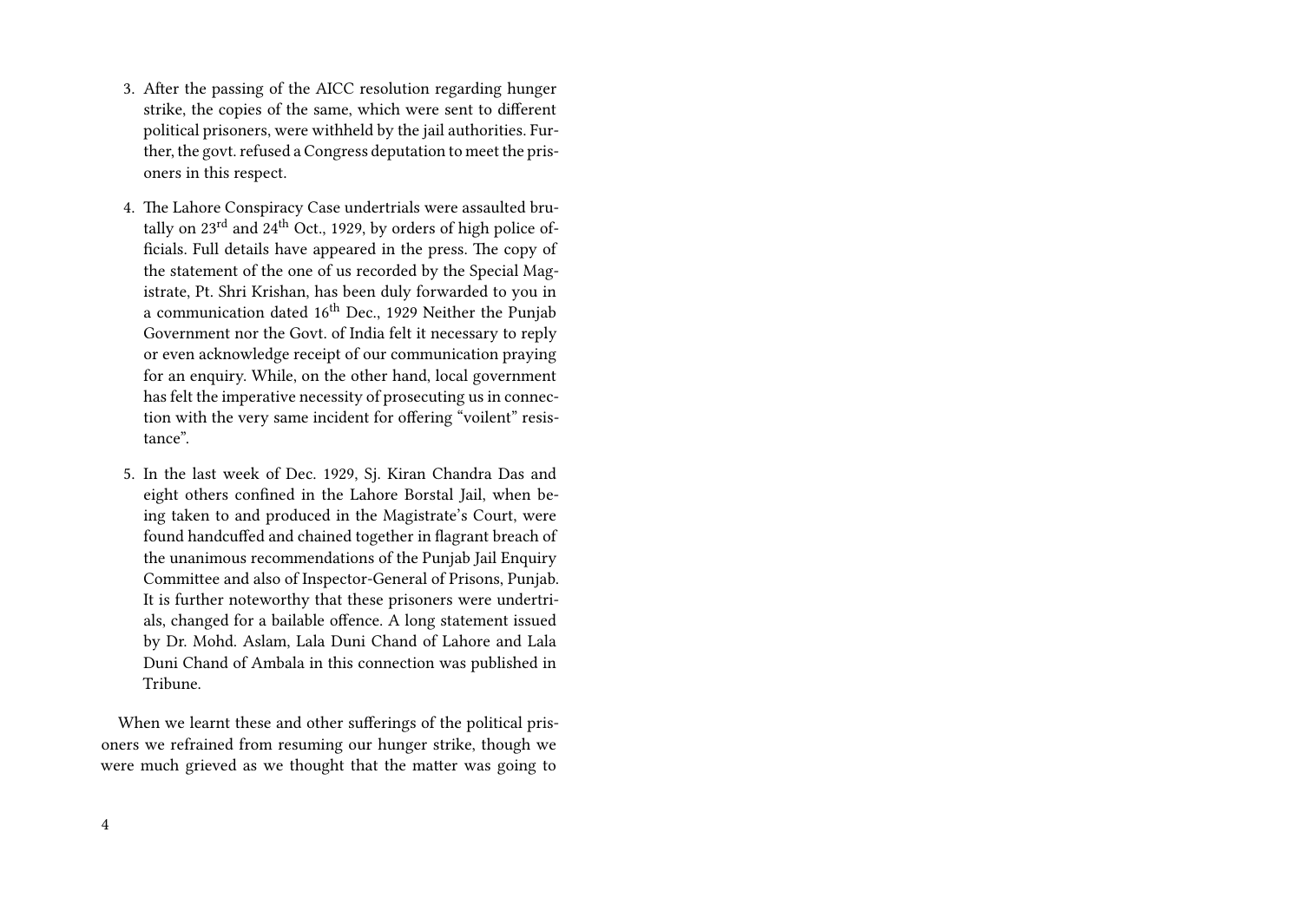nified labour for which he may not feel aptitude. All of them, confined in one jail, should be kept together in the same ward. At least one standard daily newspaper in vernacular or English should be given to them. Full and proper facilities for study should be granted. Lastly, they should be allowed to supplement their expenses for diet and clothing from their private sources.

We still hope that the government will carry into effect without further delay its promise made to us and to the public, so that there may not be another occasion for resuming the hunger strike. Unless and until we find a definite move on the part of the government to redeem its promise in the course of the next seven days, we shall be forced to resume the hunger strike.

Yours, etc.

Bhagat Singh, Dutt

& others

dated: 28<sup>th</sup> Jan., 1930 Undertrials, Lahore Conspiracy Case

be finally settled at an early date, but in the light of the above instances, are we now to believe that the untold sufferings of the hunger strikers and the supreme sacrifice made by Jatin Das have all been in vain? Are we to understand that the govt. gave its assurance only to check the growing tide of public agitation and to avert a crisis? You will agree with us if we say that we have waited patiently for a sufficiently reasonable period of time. But we cannot wait indefinitely. The government, buy its dilatory attitude and the continuation of vindictive treatment to political prisoners, has left us no other option but to resume the struggle. We realise that to go on hunger strike and to carry it on is no easy task. But let us at the same time point out that India can produce many more Jatins and Wagias, Ran Rakshas and Bhan Singhs. (The last two named laid down their lives in the Andamans in 1917 — the first breathed his last after 63 days of hunger strike while the other died the death of a great hero after silently undergoing in human tortures for full six months.)

Enough has been said by us and the members of the public (inquiry committee) in justification of the better treatment of political prisoners and it is unnecessary here to repeat the same. We would however like to say a few words as regards the inclusion of motive as the basis and the most important factor in the matter of classification. Great fuss has been created on the question of criteria of classification. We find that motive has altogether been excluded so far from the criteria suggested by different provincial governments This is really strange attitude. It is through motive alone that the real value of any action can be decided. Are we to understand that the Government is unable to distinguish between a robber who robs and kills his victim and a Kharag Bahadur who kills a villain and saves the honour of a young lady and redeems society of a most licentious parasite? Are both to be treated as two men belonging to the same category? Is there no difference between two men who commit the same offence, one guided buy selfish motive and the other by a selfless one? Similarly, is there no difference between